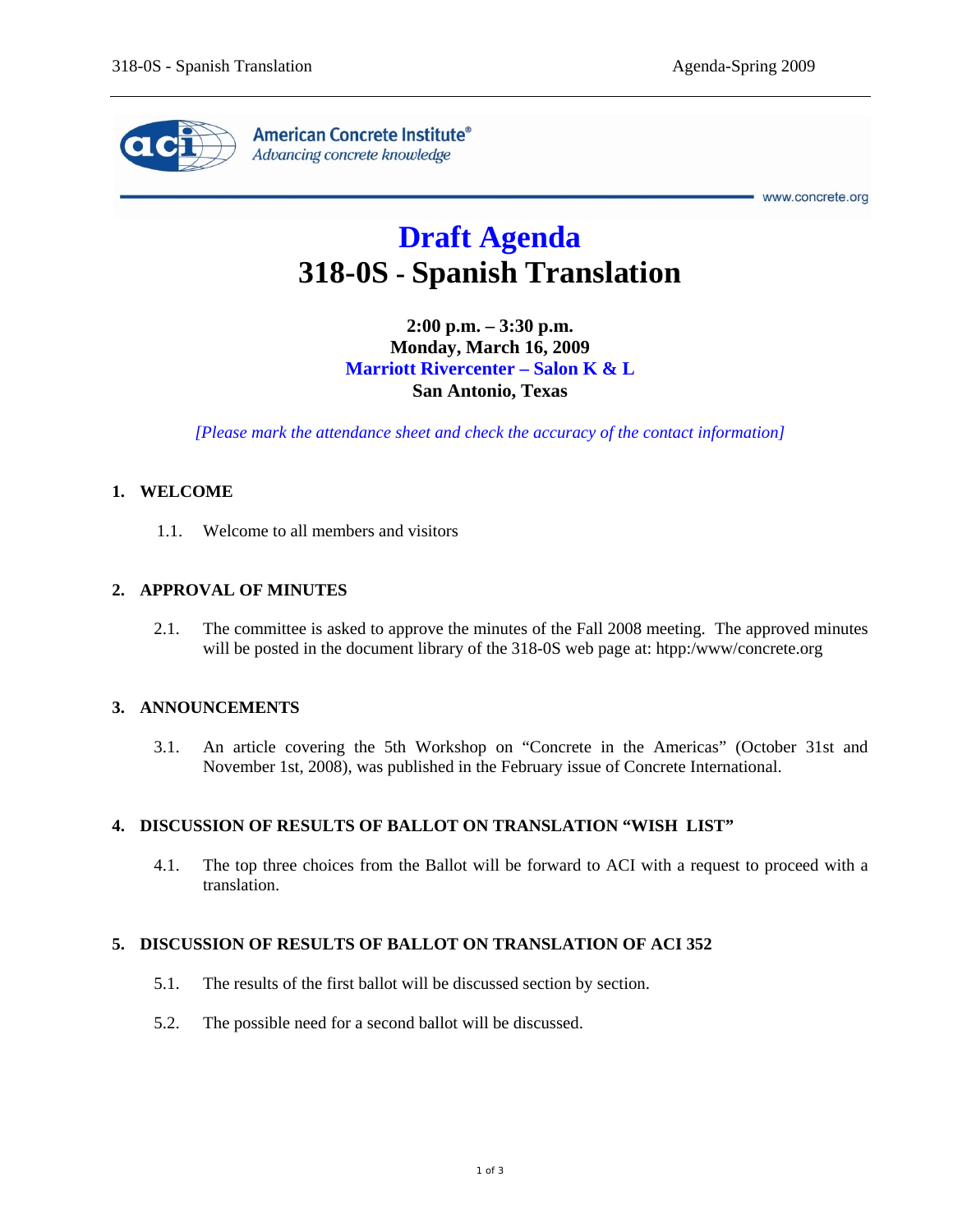#### **6. DISCUSSION OF 318-S PRODCUCING AN APPENDIX**

- 6.1. José (Pepe) Izquierdo-Encarnación has stated that there is a desire to include an Appendix with the changes that the countries that are partners with ACI make to 318. The Appendix could include other countries that use ACI 318 as the basis of their code but have no agreement for printing it.
- 6.2. There should be more discussion on how our committee should proceed with the development of an Appendix, and how 318-L and 318-S can work in conjunction to produce the Appendix.

### **7. EXCEPTIONS TO ACI 318S-08 IN VARIOUS COUNTRIES OF LATIN AMERICA**

- 7.1. At the Fall 2008 Meeting Guillermo Santana reported that Colombia and Costa Rica are developing draft documents for exceptions/amendments to 318S-08 for the Latin American Codes.
- 7.2. Guillermo Santana to report on the status of the draft documents.

# **8. OTHER BUSINESS**

8.1. Open discussion for any new business

#### **9. NEXT MEETING**

9.1. The next meeting is scheduled for November 2009, Marriott New Orleans, New Orleans, Louisiana, USA.

# **10. ADJOURNMENT**

Enclosures: *Exhibit 1.4a* Membership roster of 318-0S